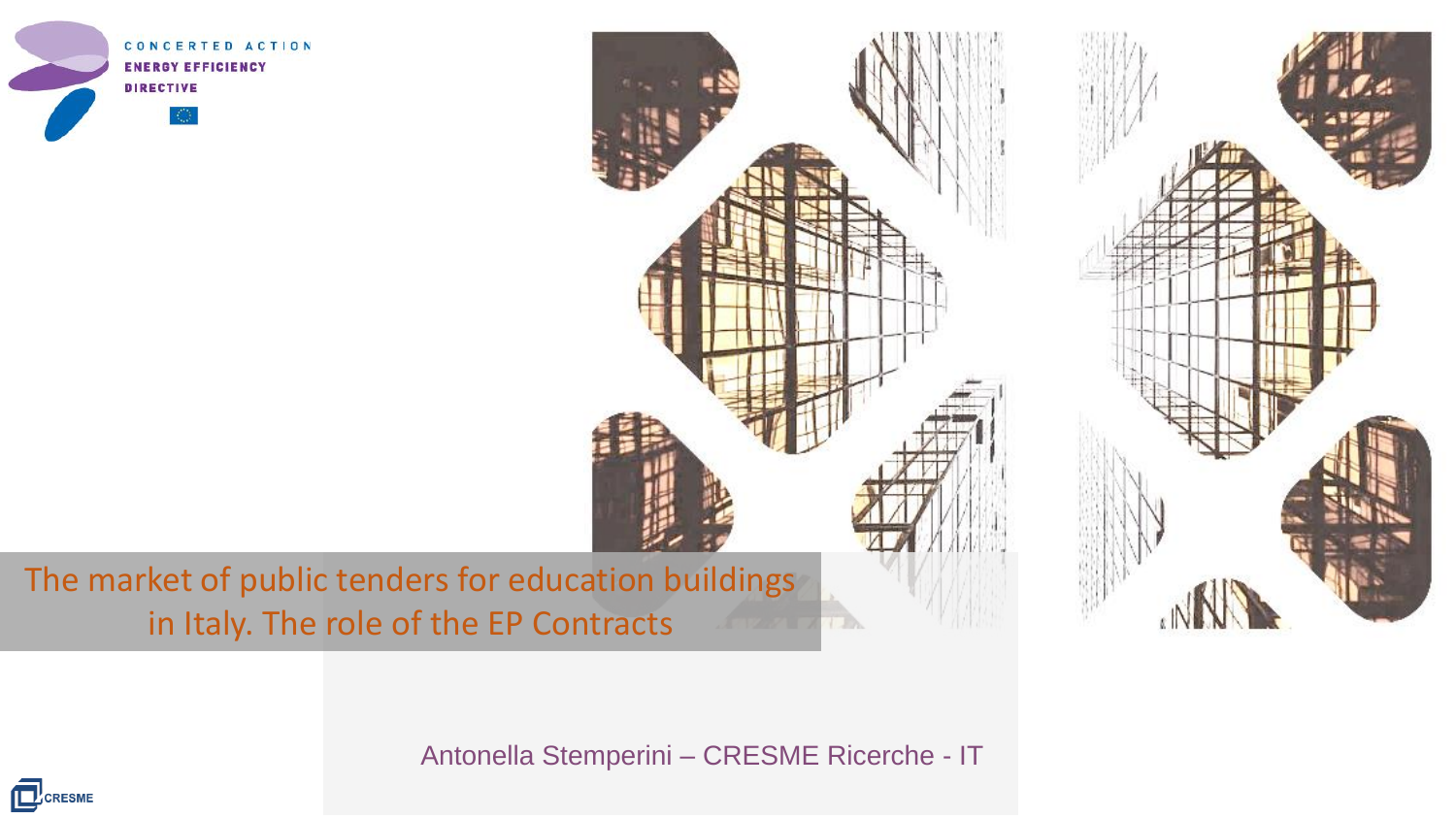# **WHAT IT WILL IT BE ABOUT**



CCCRESME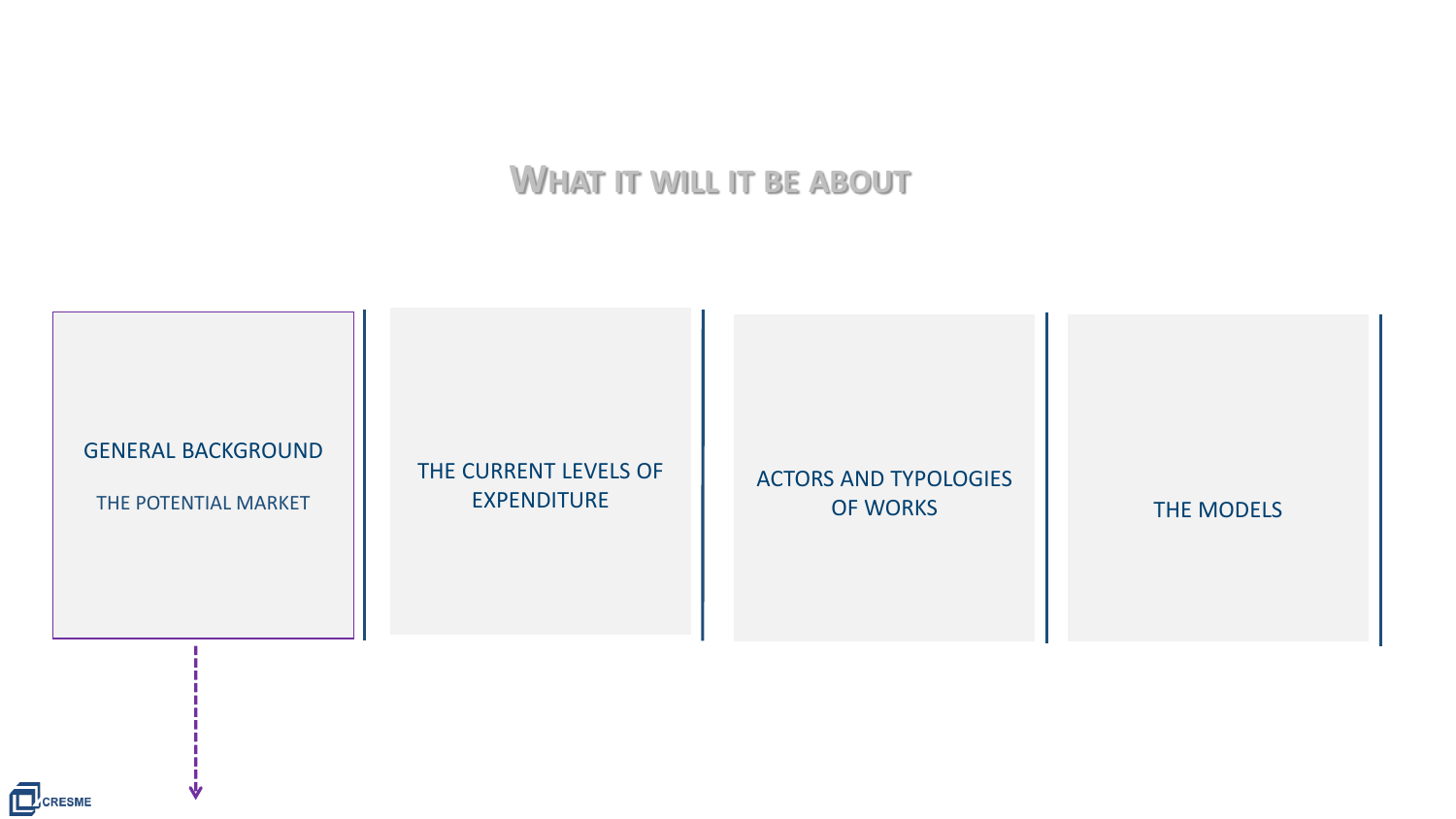|                                           | <b>NUMBER</b>                                          |                                              |            | SURFACE (million of square meters)                     |                                          |                  |  |  |
|-------------------------------------------|--------------------------------------------------------|----------------------------------------------|------------|--------------------------------------------------------|------------------------------------------|------------------|--|--|
|                                           | <b>Buildings with</b><br>exclusive or<br>prevalent use | UIU in buildings Total UIU<br>with mixed use |            | <b>Buildings with</b><br>exclusive or<br>prevalent use | UIU in<br>buildings<br>with mixed<br>use | <b>Total UIU</b> |  |  |
|                                           |                                                        |                                              |            |                                                        |                                          |                  |  |  |
| <b>RESIDENTIAL</b>                        | 12.420.403                                             | $\overline{\phantom{a}}$                     | 31.996.915 | 5.587                                                  |                                          | 3.049,8          |  |  |
| <b>OFFICE</b>                             | 74.360                                                 | 662.860                                      | 737.220    | 63,0                                                   | 72,8                                     | 135,8            |  |  |
| <b>BUILDING FOR HEALTH</b><br>(HOSPITALS) | 1.283                                                  |                                              | 1.283      | 32,9                                                   |                                          | 32,9             |  |  |
| <b>EDUCATION</b>                          | 56.049                                                 | 21.373                                       | 77.422     | 84,3                                                   | 8,6                                      | 93               |  |  |
| <b>HOTELS</b>                             | 27.143                                                 | 39.073                                       | 66.216     | 36,6                                                   | 30,6                                     | 67,2             |  |  |
| <b>RESTAURANT</b>                         | 32.380                                                 | 270.179                                      | 306.274    | 7,2                                                    | 32,6                                     | 39,8             |  |  |
| <b>COMMERCE</b>                           | 259.951                                                | 1.162.263                                    | 1.422.214  | 287,1                                                  | 82,7                                     | 369,8            |  |  |
| <b>INDUSTRY</b>                           | 297.972                                                | 832.330                                      | 1.130.301  | 446,0                                                  | 489,0                                    | 935,0            |  |  |
| <b>OTHER SERVICES</b>                     | 128.486                                                | 1.008.556                                    | 1.138.325  | 25,1                                                   | 121,8                                    | 146,9            |  |  |
| <b>OTHER</b>                              | $\overline{\phantom{a}}$                               |                                              | 508.740    |                                                        | $\overline{\phantom{a}}$                 | 201,1            |  |  |
| <b>TOTAL NON RESIDENTIAL</b>              | 877.623                                                | 3.996.632                                    | 5.387.994  | 982                                                    | 838                                      | 2.021            |  |  |
| <b>TOTAL</b>                              | 13.298.026                                             | 3.996.632                                    | 37.384.909 | 6.569                                                  | 838                                      | 5.071            |  |  |

Other services: public and private health care facilities, analysis laboratories, physiotherapy, museums and other buildings with cultural exhibitions, cinemas and theatres, barracks and prisons, post offices, dental surgeries, veterinary surgeries, etc.

Other: warehouses, garages, parking spaces, carports not belonging to another type of building unit, sports facilities, factories, electrical substations, ports, airports, cemeteries, etc.

Source: Cresme for ENEA for data referred to residential buildings, education buildings, offices, hotels, restaurants, commercial buildings. Cresme estimate for the other typologies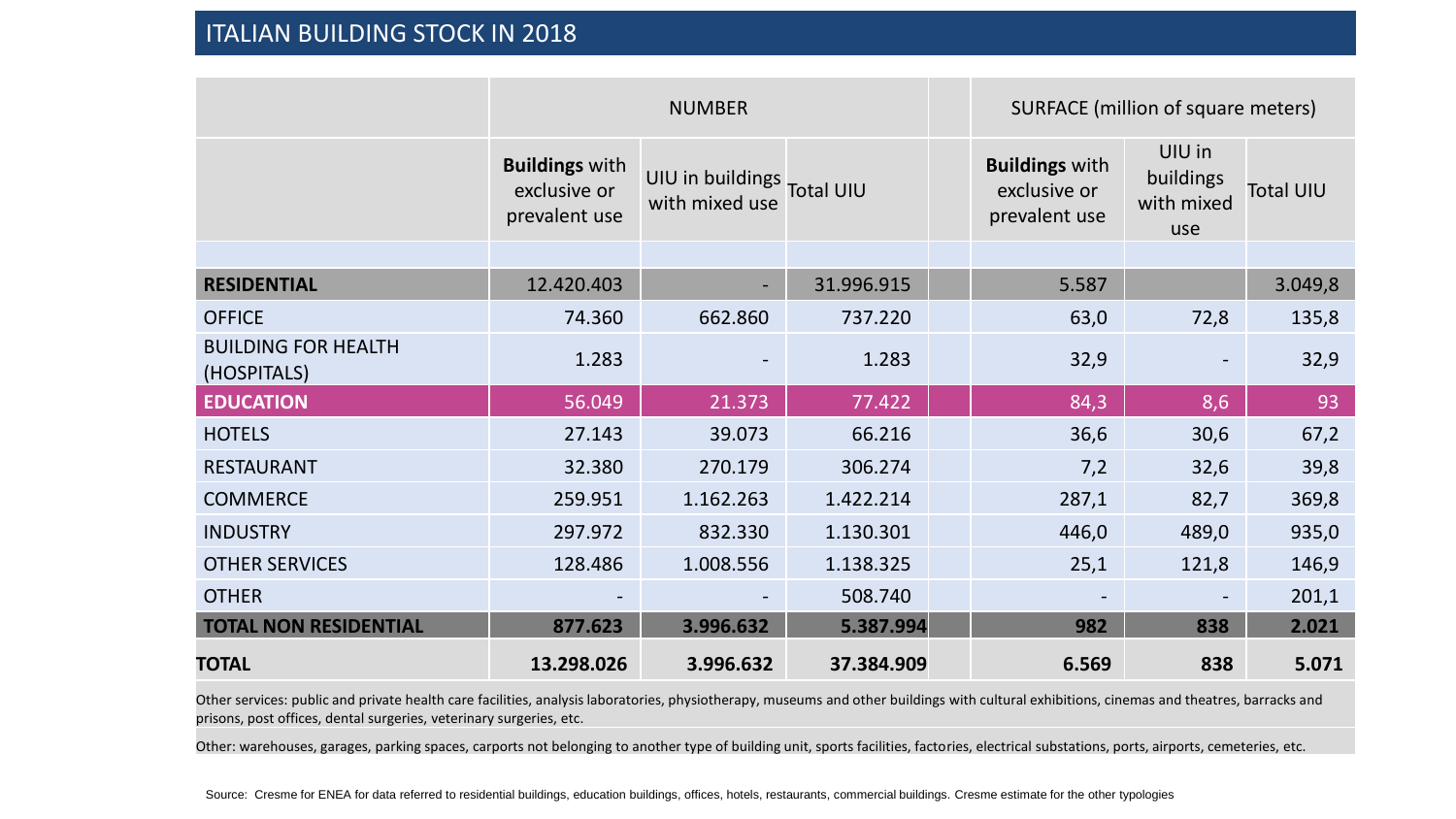#### **NUMBER OF REAL ESTATE UNITS**



|                       | <b>NUMBER OF UNITS</b> |
|-----------------------|------------------------|
| <b>COMMERCE</b>       | 1.422.214              |
| <b>OTHER SERVICES</b> | 1.138.325              |
| <b>INDUSTRY</b>       | 1.130.301              |
| <b>OFFICES</b>        | 737.220                |
| <b>OTHER</b>          | 508.740                |
| <b>RESTAURANTS</b>    | 306.274                |
| <b>EDUCATION</b>      | 77.422                 |
| <b>HOTELS</b>         | 66.216                 |
|                       |                        |
| <b>HOSPITALS</b>      | 1.283                  |
| <b>Total</b>          | 5.387.994              |

Source: Cresme for ENEA for data referred to education buildings, offices, hotels, restaurants, commercial buildings. Cresme estimate for the other typologies

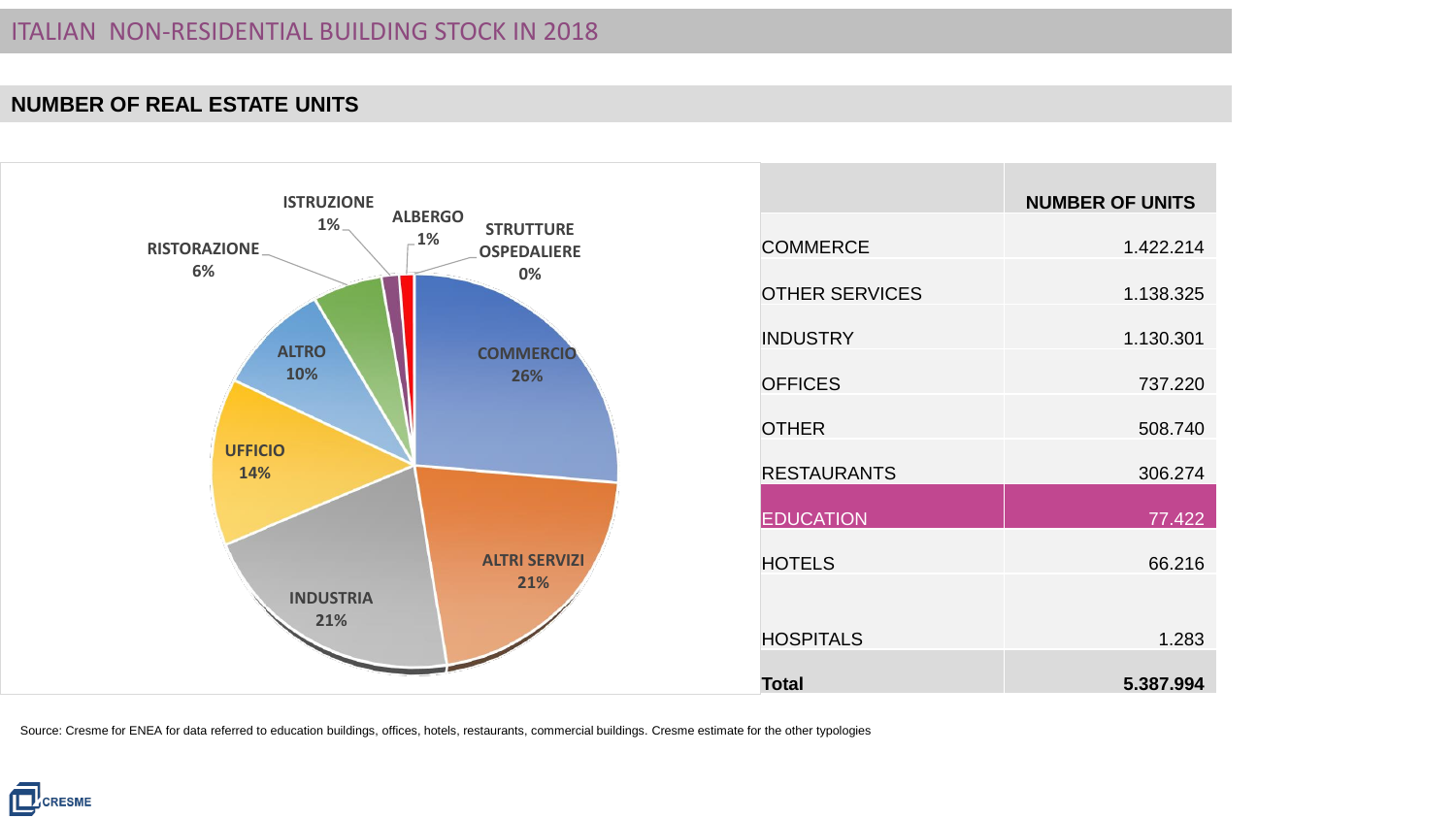#### **MILLION OF SQUARE METERS OF SURFACE**



|                       | <b>MILLION OF SQM</b> |
|-----------------------|-----------------------|
| <b>INDUSTRY</b>       | 935                   |
| <b>COMMERCE</b>       | 370                   |
| <b>OTHER</b>          | 201                   |
| <b>OTHER SERVICES</b> | 147                   |
| <b>OFFICES</b>        | 136                   |
| <b>EDUCATION</b>      | 93                    |
| <b>HOTELS</b>         | 67                    |
| <b>RESTAURANTS</b>    | 40                    |
|                       |                       |
| <b>HOSPITALS</b>      | 33                    |
| <b>Total</b>          | 2.021                 |

Source: Cresme for ENEA for data referred to education buildings, offices, hotels, restaurants, commercial buildings. Cresme estimate for the other typologies

**E**CRESME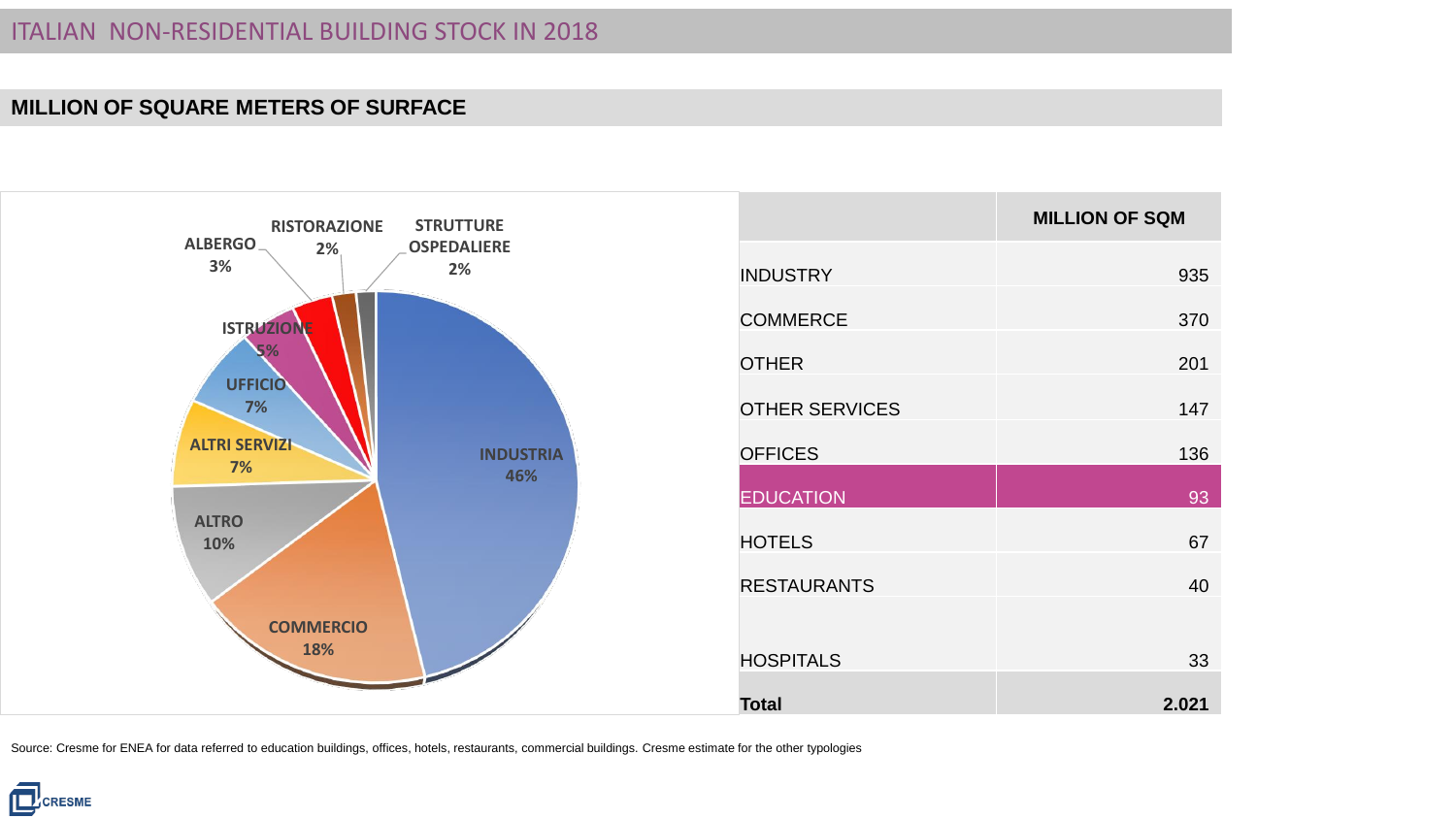# **THE LEVEL OF EXPENDITURE:**

# **THE MARKET OF TENDERS FOR PUBLIC WORKS IN THE EDUCATION BUILDING SECTOR**





FOCUS ON PPP FOR ENERGY EFFICIENCY **WORKS** 

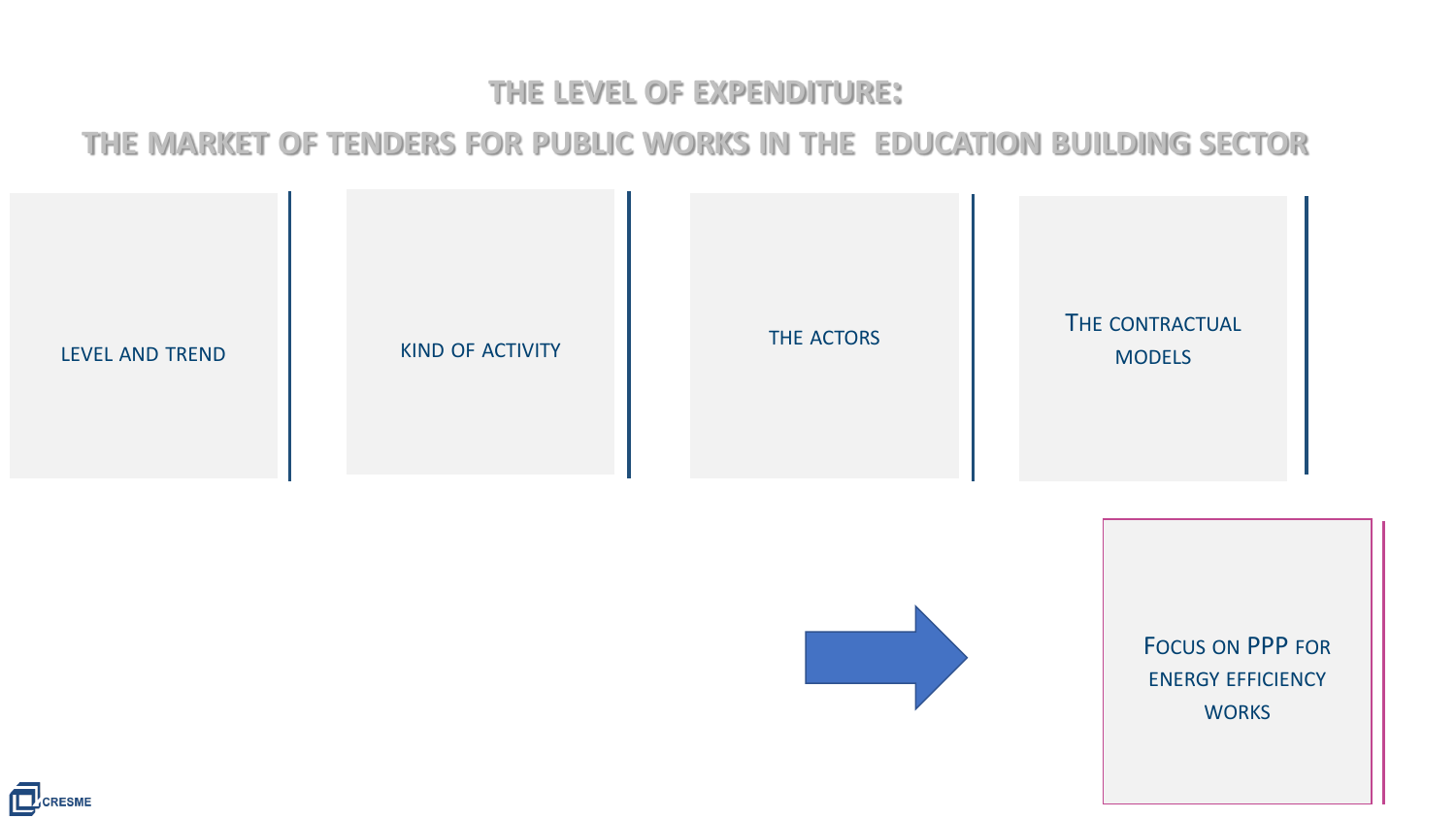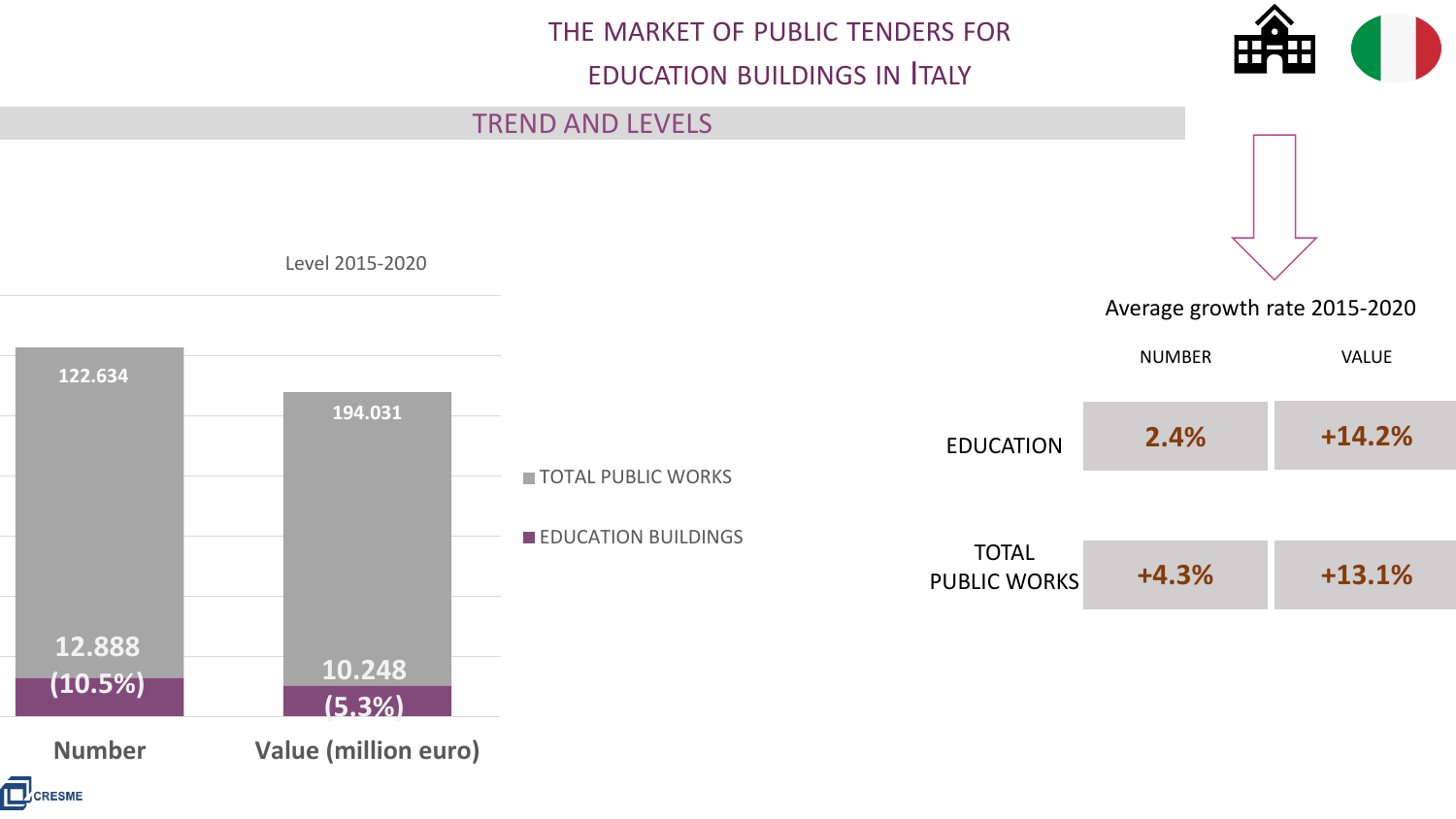### THE MARKET OF PUBLIC TENDERS FOR

# EDUCATION BUILDINGS IN ITALY

#### TREND AND LEVELS



- o A VARIABLE MARKET, DESCRIBING THE CYCLE OF CRISIS, BUT WITH A CONSISTENT ROLE WITHIN THE TOTAL MARKET OF TENDERS FOR PUBLIC **WORKS**
- o NUMBER: FROM 7.5% IN 9 TO 12.6% IN 2015
- 

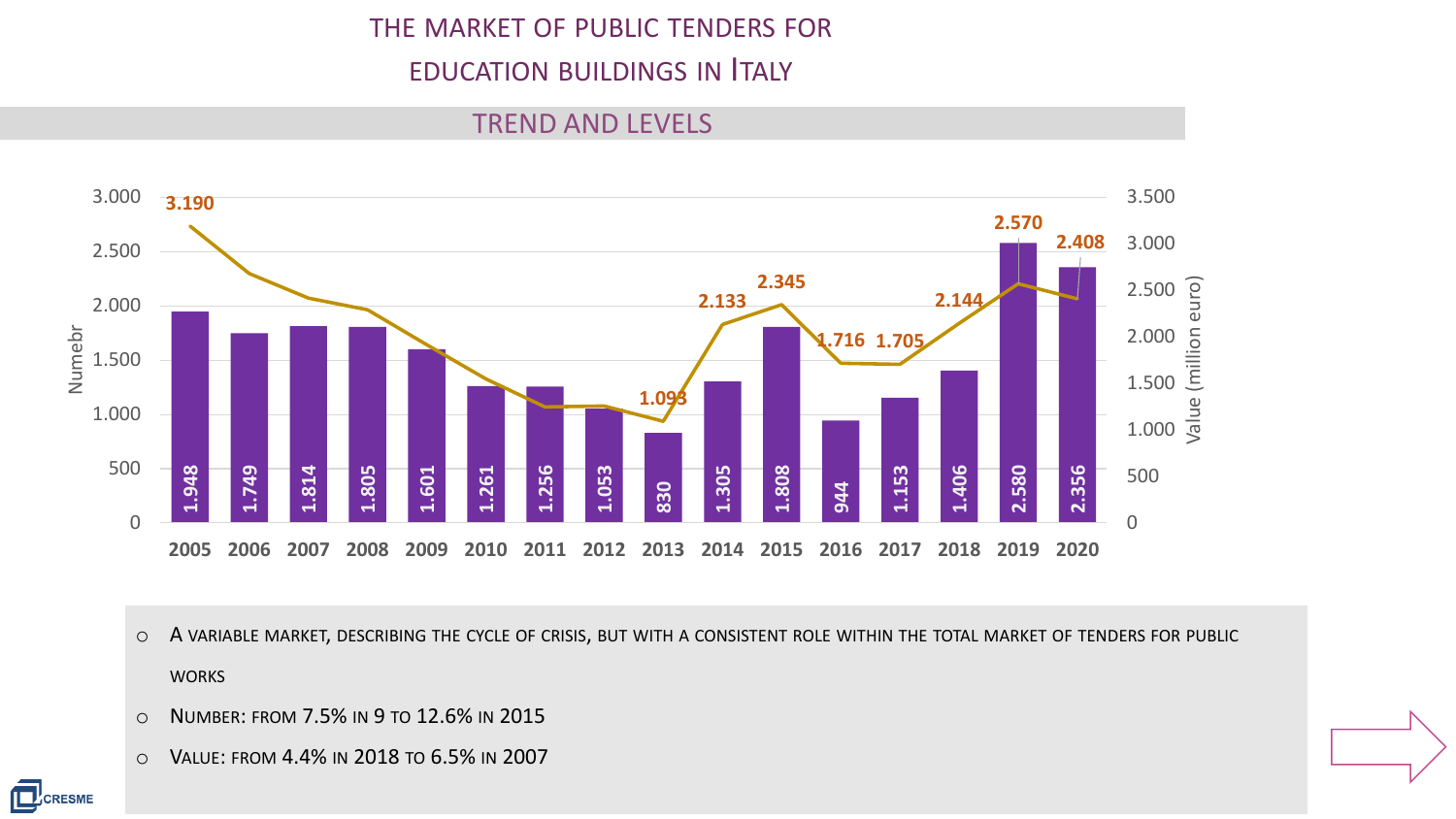THE MARKET OF PUBLIC TENDERS FOR EDUCATION BUILDINGS IN ITALY



**VALUE (MILLION EURO)**





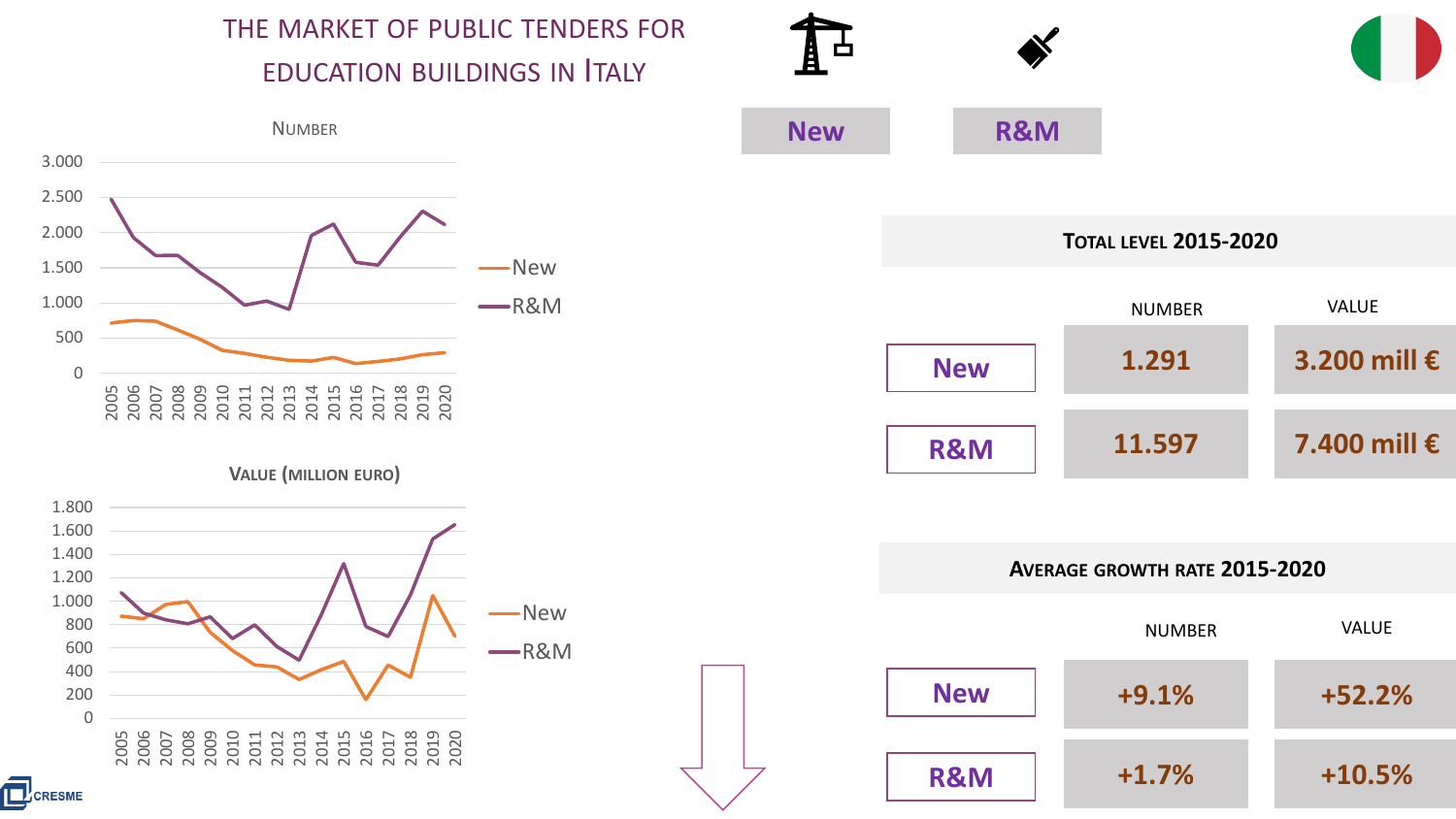# THE MARKET OF PUBLIC TENDERS FOR EDUCATION BUILDINGS IN ITALY

# **ACTORS B**<br>**B C**<br>**B C**<br>**B**

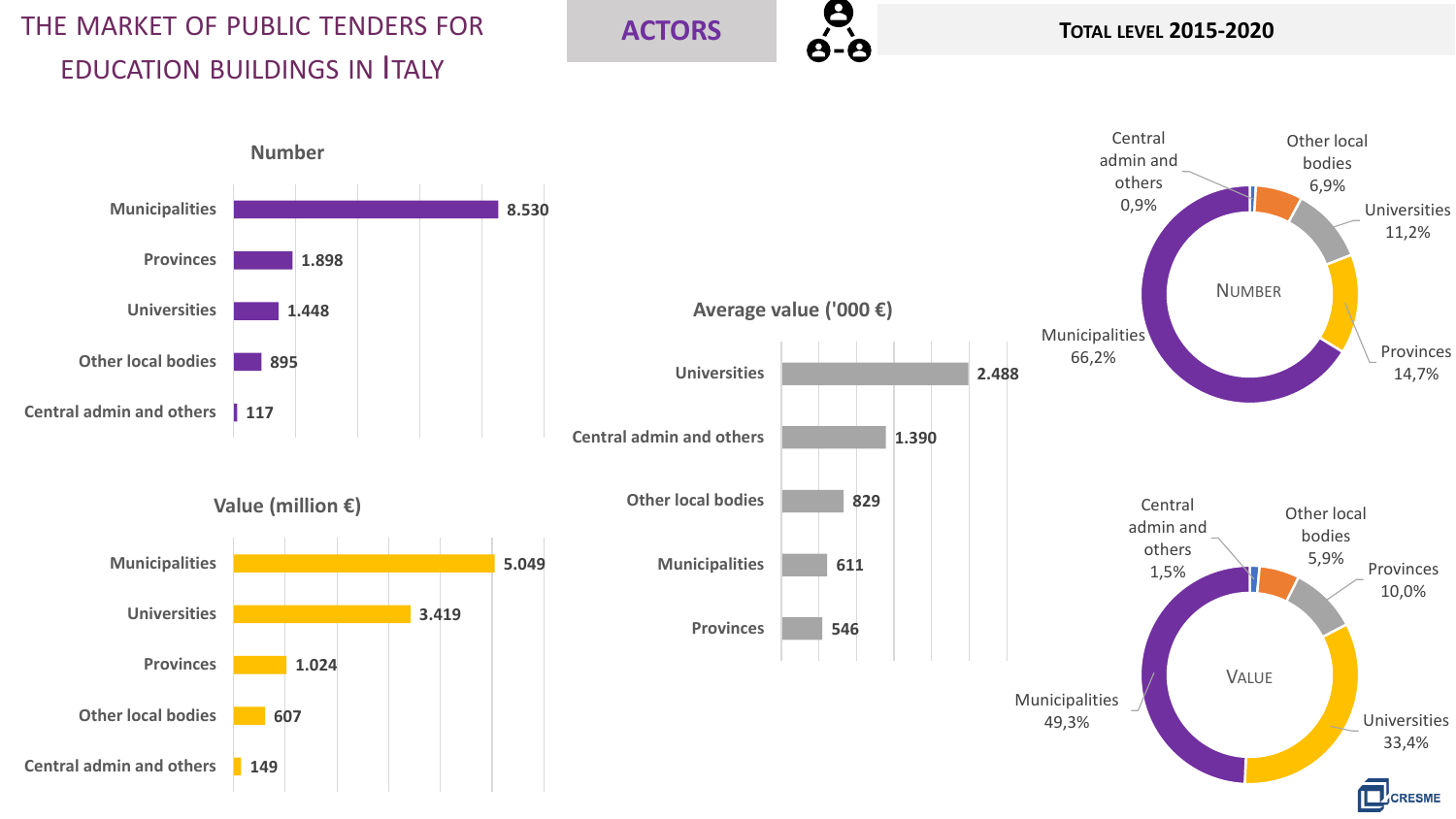THE MARKET OF PUBLIC TENDERS FOR CONSTRUCTION, MAINTENANCE AND MANAGEMENT OF PUBLIC WORKS **MONITORED BY CRESME OBSERVATORY**

# **A complex system of different contractual models**



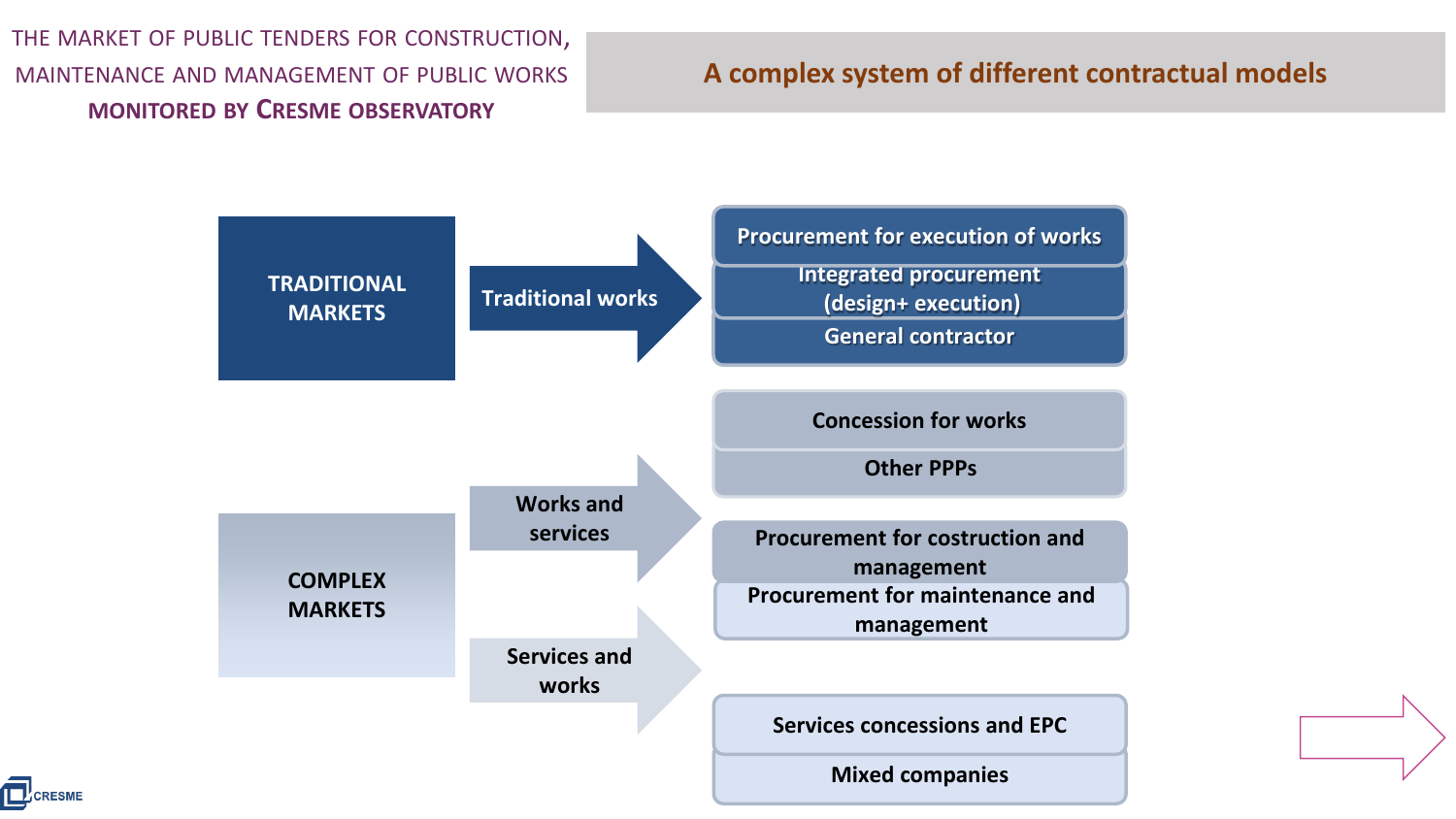

**NUMBER**

**THE MARKET OF PUBLIC TENDERS FOR EDUCATION BUILDINGS IN ITALY**



Traditional Complex PPP Other

**VALUE**



|                    | <b>TOTAL NUMBER 2015-2020</b> | TOTAL AMOUNT 2015-2020 (MILLION $\epsilon$ ) |  |  |  |
|--------------------|-------------------------------|----------------------------------------------|--|--|--|
| <b>Total</b>       | 12.888                        | 10.248                                       |  |  |  |
| <b>Traditional</b> | 12.074                        | 7.804                                        |  |  |  |
| Complex            | 814                           | 2.443                                        |  |  |  |
| <b>PPP</b>         | 661                           | 1.975                                        |  |  |  |
| Other              | 153                           | 468                                          |  |  |  |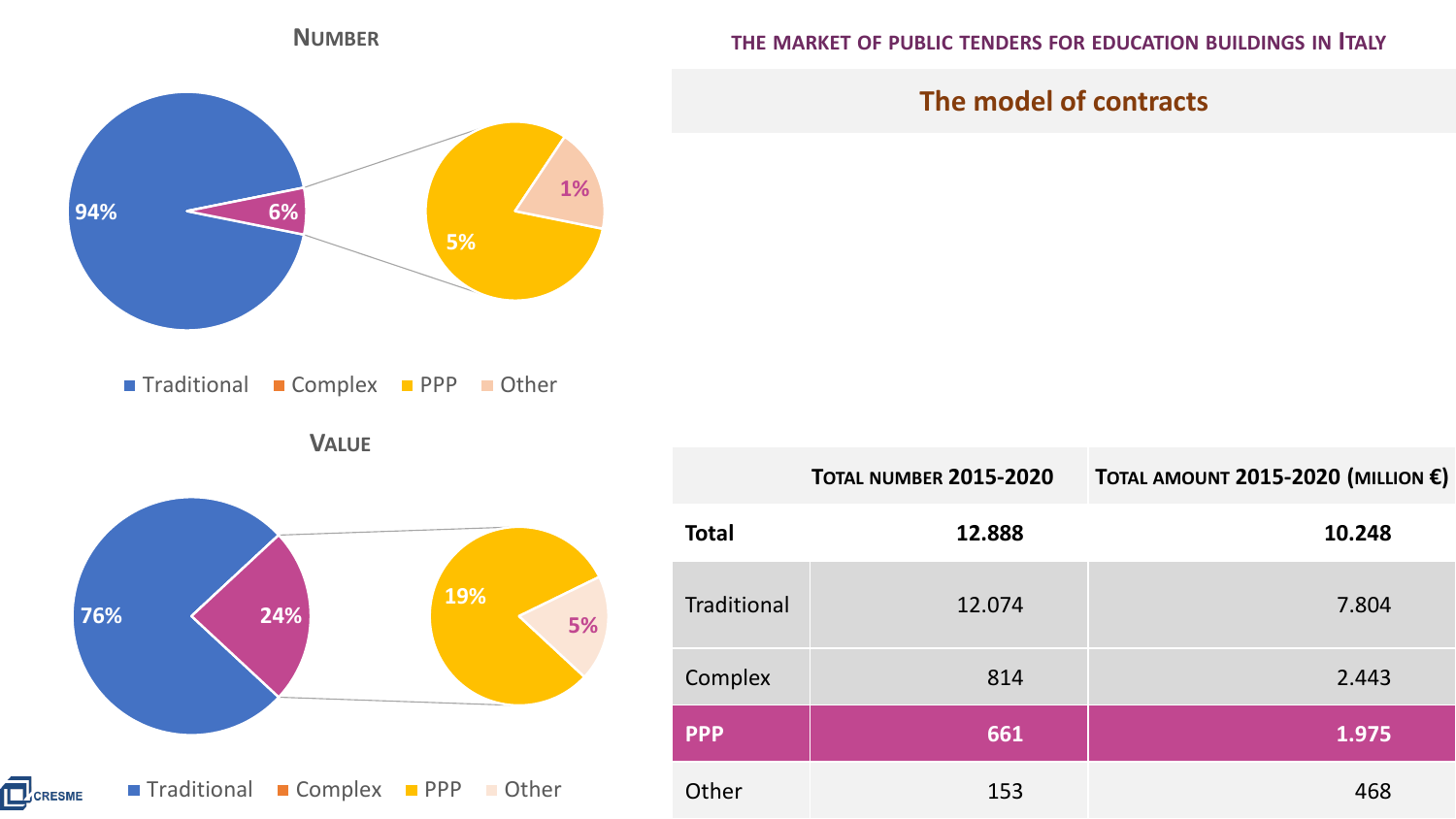THE MARKET OF PUBLIC TENDERS FOR EDUCATION **BUILDINGS IN TALY** 

**GETTING INTO THE DETAIL OF ENERGY EFFICIENCY INTERVENTIONS IN THE EDUCATION BUILDINGS**



#### **PROBLEM OF A PRECISE DEFINITION OF THIS MARKET**

|                                             | <b>Number</b> | Value (mill $\epsilon$ ) | Average $(\epsilon)$ |
|---------------------------------------------|---------------|--------------------------|----------------------|
| <b>Traditional works</b><br>Total 2015-2020 | 5.186         | 3.839                    | 757.000              |





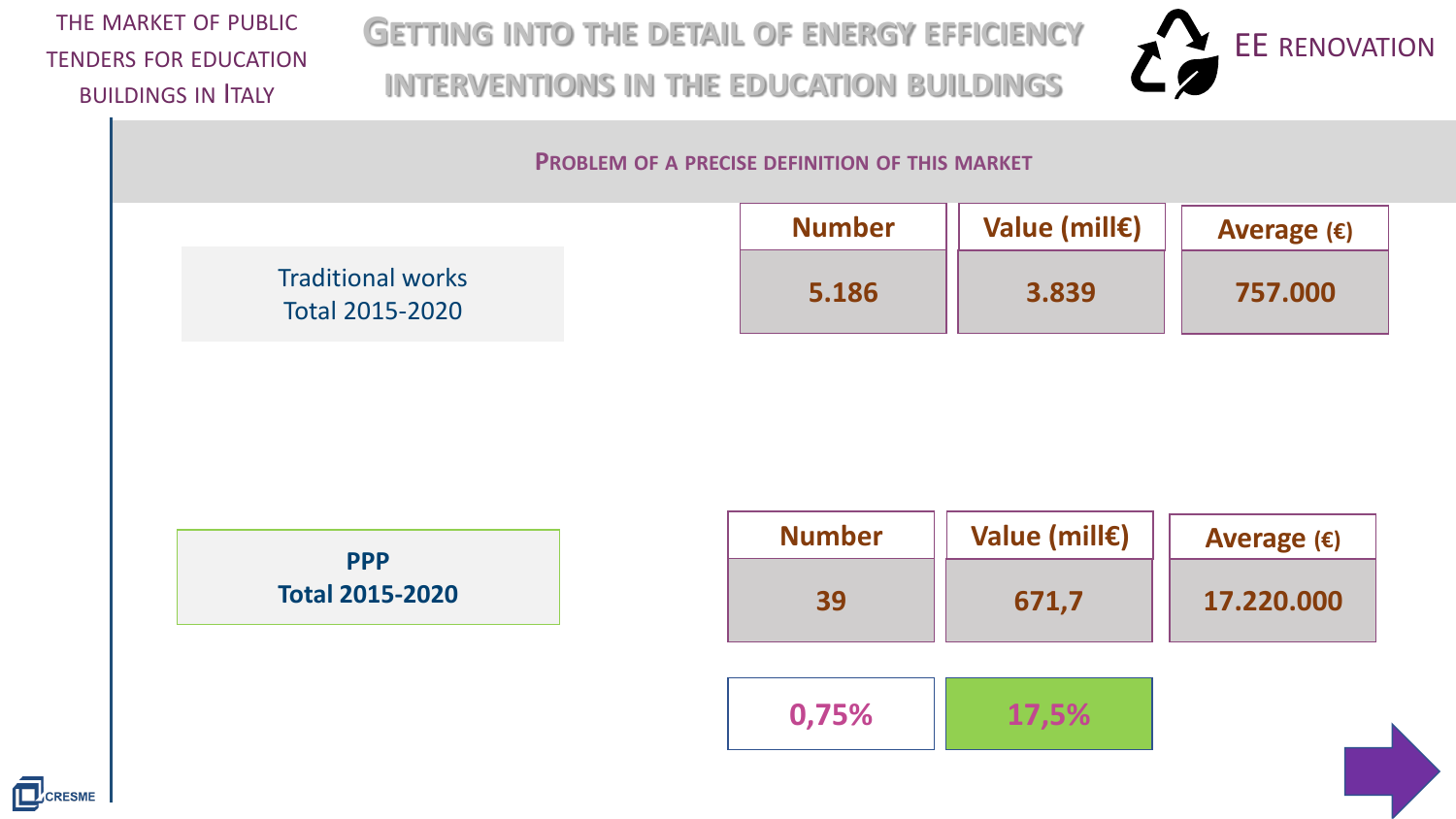# **TENDER OF PPP FOR ENERGY EFFICIENCY INTERVENTION IN THE EDUCATION BUILDINGS**



| <b>PPP</b><br><b>Total 2015-2020</b>            | <b>Number</b><br>39 | Value (mill€)<br>671,7 |                        | Average $(\epsilon)$<br>17.220.000 |  |
|-------------------------------------------------|---------------------|------------------------|------------------------|------------------------------------|--|
| <b>ENERGY EFFICIENCY</b><br>"PURE OR PREVALENT" | <b>Number</b><br>26 |                        | Value (mill€)<br>342,6 | Average $(\epsilon)$<br>13.160.000 |  |
| <b>MIX OF INTERVENTIONS</b>                     | <b>Number</b><br>13 |                        | Value (mill€)<br>329,4 | Average $(\epsilon)$<br>25.340.000 |  |
|                                                 |                     |                        |                        |                                    |  |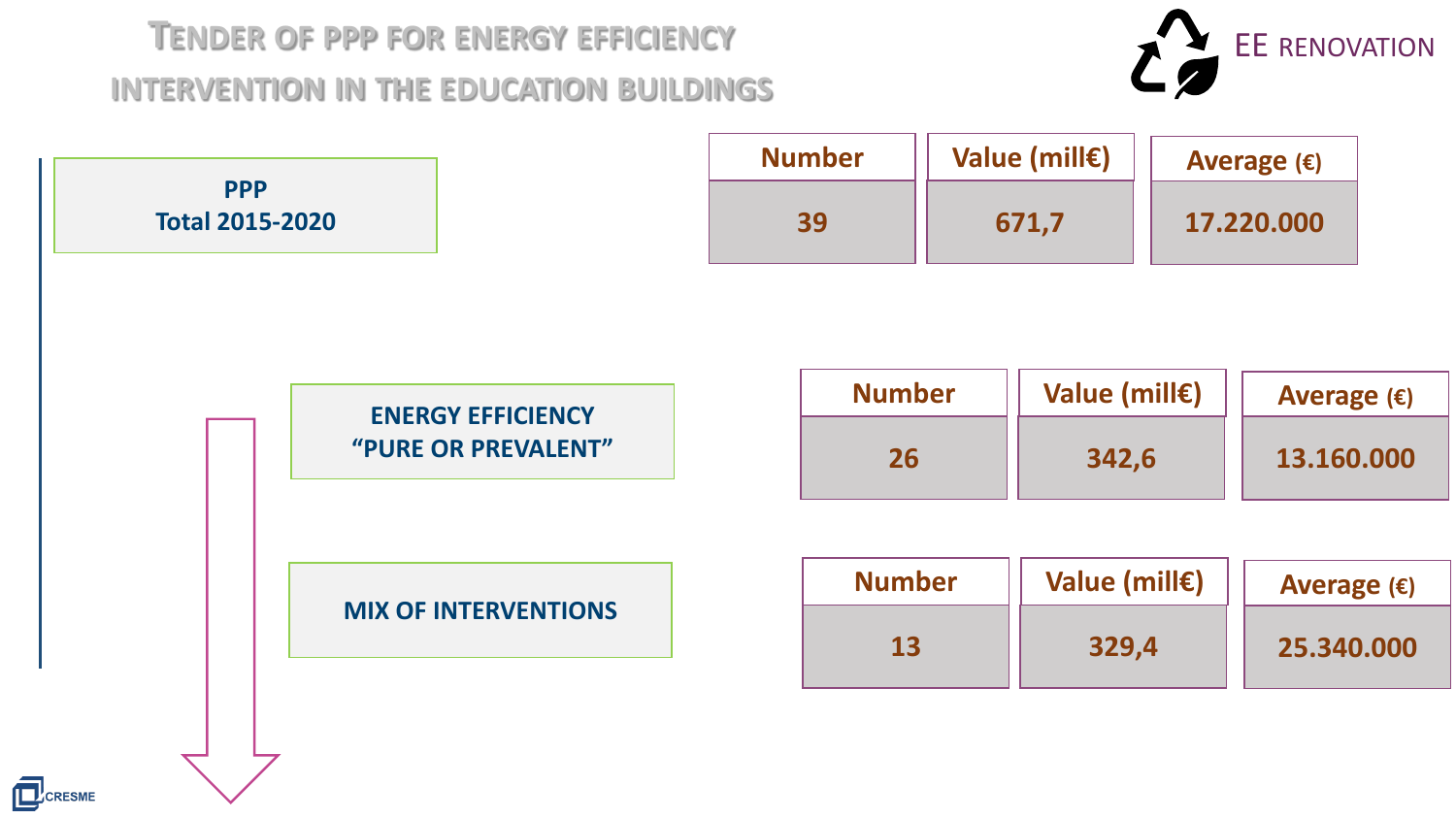# ENERGY EFFICIENCY "PURE OR **ENERGY EFFICIENCY"** PURE OR **EXECUTED ASSESS PREVALENT"**



I.N.Ri.M. – National Institute for Metrological research of Turin

A mixed concession of works and goods and the energy performance service (EPC) for the implementation of winter airconditioning, internal and external lighting and the energy management of the buildings

Municipality of

The pairty of the company (ESCO) for the 4.384.582€ Selection of an Energy Service assignment of a mixed goods and services concession for the renovation works including seismic upgrading and energy requalification of the Amalteo school complex owned by the municipality

works)

2.695.351€

(of which 1.600.351€ for

(value of the concession on the basis of the total revenues indicated in the business plan) of which 3.715.549€ for works

Tender published September 2020 – award published November 2020

Municipality of **Guiglia** 

Energy plus service for the energy requalification of the primary and middle school building, located in via San Geminiano 283

481.595€ (total value) of which 379.833€ for works

Tender published June 2020 – award published September 2020

Tender published November 2019 – award published May 2020